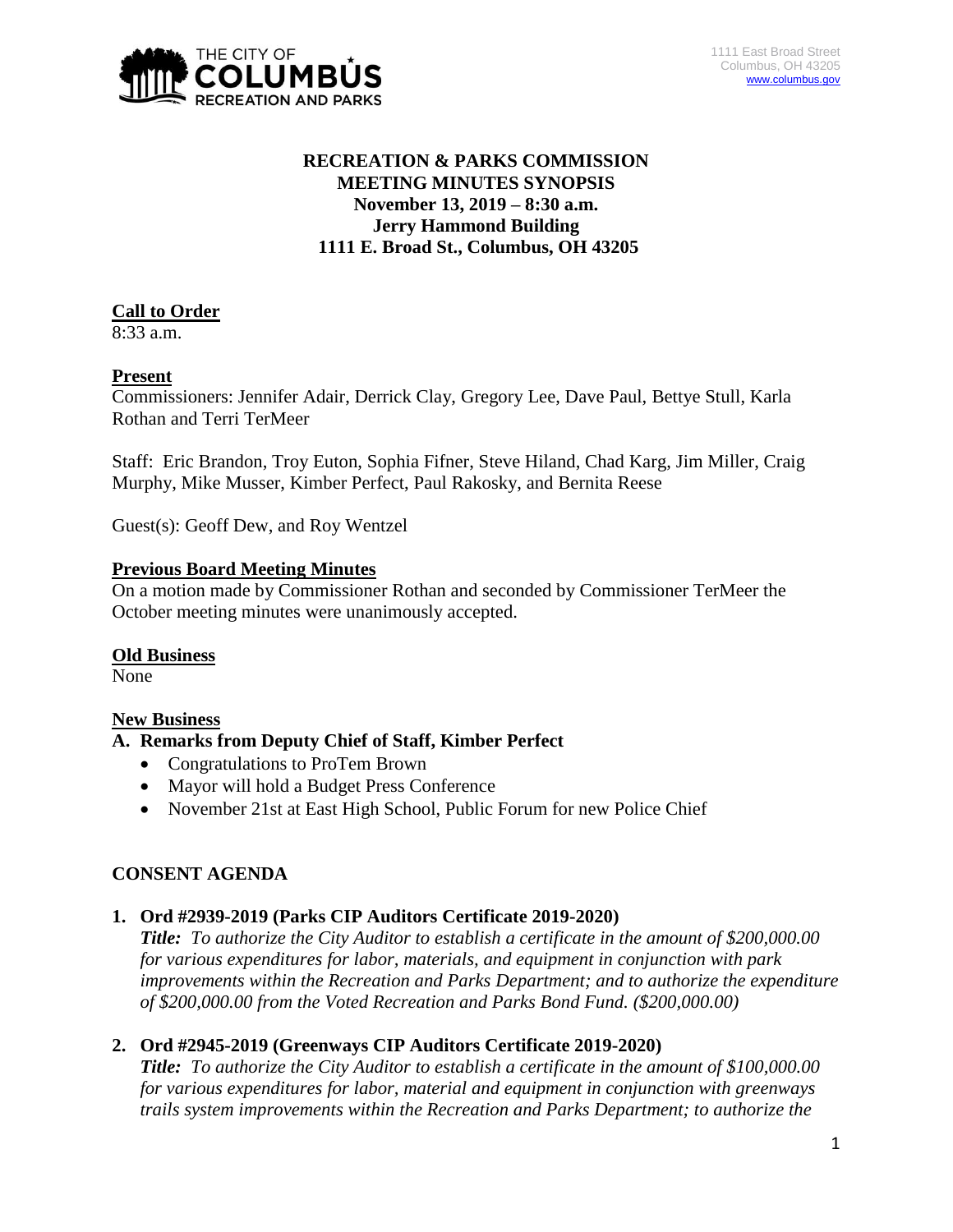

*expenditure of \$100,000.00 from the Voted Recreation and Parks Bond Fund; and to declare an emergency. (\$100,000.00)*

### **3. Ord #2947-2019 (Recreation CIP Auditors Certificate 2019-2020)**

*Title: To authorize and direct the City Auditor to establish a certificate in the amount of \$200,000.00 for various expenditures for labor, materials, and equipment in conjunction with community recreation facility improvements managed by the Recreation and Parks Department; and to authorize the expenditure of \$200,000.00 from the Recreation and Parks Voted Bond Fund. (\$200,000.00)*

### **4. Ord #2964-2019 (Sports Facilities CIP Auditors Certificate 2019-2020)**

*Title: To authorize and direct the City Auditor to establish a budget reservation in the amount of \$75,000.00 for various expenditures for labor, material and equipment in conjunction with sports facilities improvements within the Recreation and Parks Department; to authorize the expenditure of \$75,000.00 from the Voted Recreation and Parks Bond Fund; and to declare an emergency. (\$75,000.00)*

On a motion made by TerMeer Adair and seconded by Commissioner Clay the Commission unanimously approved the Consent Agenda.

# **ADMINISTRATION AGENDA**

### **5. Ord #2938-2019 (CIP Staff Billing 2019-2020)**

*Title: To authorize and direct the City Auditor to establish a certificate in the amount of \$1,000,000.00 for the reimbursement of staff time related to the administration of Recreation and Parks 2019-2020 Capital Improvement Projects; and to authorize the expenditure of \$1,000,000.00 from the Voted Recreation and Parks Bond Fund. (\$1,000,000.00)*

### **6. Ord #2948-2019 (Columbus Senior Creative Facility Planning)**

*Title: To authorize the Director of Recreation and Parks to enter into a contract with Pizzuti Solutions, LLC for professional services to study the programming and space needs of the department's existing senior creative facilities, to authorize the expenditure of \$68,000.00 from the Recreation and Parks Bond Fund; and to declare an emergency. (\$68,000.00)*

### **7. Ord #2949-2019 (Turnberry Golf Course Concessions 2020)**

*Title: To authorize and direct the Recreation and Parks Department Director to enter into contract with Lill's Concessions, LLC, for food concessions/catering at Turnberry Golf Course.*

### **8. Ord #2950-2019 (Raymond Memorial Golf Course Concessions 2020)**

*Title: To authorize and direct the Director of Recreation and Parks to enter into contract with Schmidt Hospitality Concepts for food concessions/catering at Turnberry Golf Course. (\$0.00)*